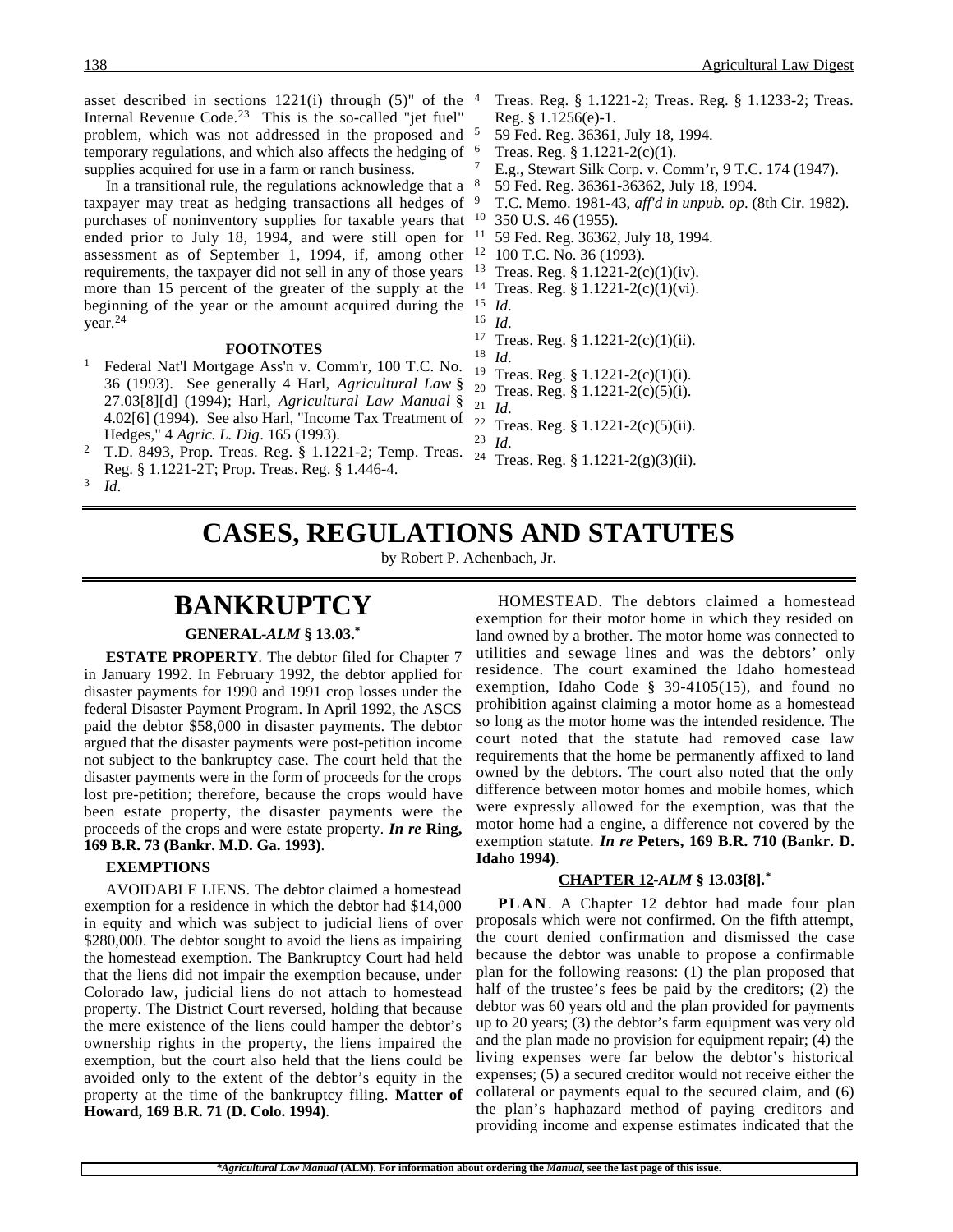### **CHAPTER 13 -***ALM* **§ 13.03.\***

**ELIGIBLITY**. The IRS had issued a tax deficiency notice of over \$300,000 for additional taxes, fraud penalties, and substantial underpayment penalties against the debtor for 1984 and 1985. The debtor filed a petition in the Tax Court contesting the deficiency notice but before the case was tried, the debtor filed for Chapter 13. The debtor listed, however, only a debt for 1984 and 1985 taxes based on a conviction for tax evasion. The debtor argued that the tax deficiency claim was nonliquidated because the Tax Court case was pending. The court held that the issuance of the deficiency notice was sufficient to make the tax and penalty claims involved liquidated and included in the debtor's debts for purposes of eligibility for Chapter 13. Because the total liquidated unsecured debts exceeded \$100,000, the debtor was not eligible for Chapter 13. *In re* **Madison, 168 B.R. 986 (D. Hawaii 1994)**.

### **FEDERAL TAXATION -***ALM* **§ 13.03[7].\***

**AVOIDABLE LIENS**. The debtor filed for Chapter 13 and claimed an exemption for an interest in a retirement plan and a homestead. No objections to the exemptions were filed by the IRS. The IRS filed a secured claim based upon a still valid lien. The IRS also did not object to the debtor's reorganization plan which provided for partial payment of the secured claim. The debtor argued that the lien against the exempt property was extinguished by the IRS failure to object to the exemptions and the failure to object to the plan. The court held that federal tax liens are unaffected by a bankruptcy case and continue after the case against even exempt property; therefore, the IRS's failure to object to the exemptions and plan had no effect on the validity of the lien. The court also held that, because the IRS failed to object to the plan, the IRS was bound by the provision paying only a portion of the tax claim. *In re* **Babich, 169 B.R. 617 (Bankr. N.D. Ohio 1994),** *aff'g***, 164 B.R. 581 (Bankr. N.D. Ohio 1993)**.

**CLAIMS**. The IRS filed a claim for federal income taxes owed by the Chapter 12 debtors. The debtors filed an objection to the claim as "totally unfounded in fact, or law, and frivolous." The IRS had made an assessment of the taxes against the debtors. The debtors supported their objection with recently filed returns. The Bankruptcy Court ruled against the debtors and dismissed the case, ruling that the debtors failed to provide sufficient evidence to disallow the IRS claim. The District Court held that where the tax claim was based on unassessed taxes, the IRS had the ultimate burden of proof on its claim. Therefore, the court remanded the case for a determination as to whether the debtors provided sufficient proof to rebut the prima facie validity of the IRS claim, and if so, to give the IRS the opportunity to provide evidence proving its claim by a preponderance of the evidence. *In re* **Brown, 169 B.R. 59 (S.D. Iowa 1994)**.

The IRS filed a claim for income tax deficiencies for three of the debtor's tax years, based upon a reconstruction of the debtor's income from bank deposits made by the debtor in those years. The debtor testified and provided other evidence showing that many of the deposits were made with loan proceeds obtained from other banks. The IRS acknowledged that its calculations were based on limited records. The court held that the IRS claim was disallowed because after the debtor provided evidence to rebut the prima facie validity of the IRS claim, the IRS failed to sustain its burden of proving the accuracy of its claim. *In re* **Katz, 169 B.R. 781 (Bankr. S.D. Fla. 1994)**.

**DEDUCTIONS**. The debtor had filed a bankruptcy case in 1975 and had received a discharge in 1976. The trustee, however, discovered several pre-bankruptcy transfers by the debtor of property to a family trust in which the debtor was not a beneficiary. The trustee sought to recover the assets as preferential transfers. The debtor filed a state court action to determine the ownership of the trust assets. The debtor reached a settlement with the trustee and paid an additional \$35,000 to the bankruptcy estate for distribution to creditors. The debtor claimed the settlement payment and the litigation costs as business expenses, arguing that the expenses resulted from the debtor's bankruptcy which involved a reorganization of the debtor's business. The Bankruptcy Court and District Court agreed. The appellate court reversed, holding that the expenses did not arise in connection with the debtor's business as a manager of real estate and a building contractor, but arose from the debtor's desire to protect the family trust, in which the debtor had no beneficial interest and was not part of the debtor's business affairs. *In re* **Collins, 26 F.3d 116 (11th Cir. 1994)**.

**DISCHARGE**. The debtor was employed as a car salesman and overstated the number of dependents on the debtor's W-4 forms. The debtor held several different employments over several years and some employers treated the debtor as an independent contractor and did not withhold any income taxes. The debtor filed fairly accurate tax returns for the periods involved and made a good faith effort to pay the taxes owed. The IRS sought a ruling that the taxes for years more than three years before the bankruptcy filing were nondischargeable for willful attempts to evade taxes. The court held that a pattern of false W-4 forms was not sufficient indication of willful attempts to evade taxes where the debtor filed timely and accurate returns and attempted to pay the taxes. *In re* **Smith, 169 B.R. 55 (Bankr. S.D. Ind. 1994)**.

**TAX LIENS**. The IRS filed a claim for \$14,000 in unpaid taxes owed by the debtor and secured by a tax lien on \$4,000 of the debtor's household goods and pension plan. The trustee sought to avoid the lien as to all household goods with a value of less than \$250 under 11 U.S.C. § 545(2) and I.R.C. § 6323(b)(1), (4). The court held that under Section 545(2), the trustee had the status of a bona fide purchaser and that the trustee's deemed acquisition of the household goods in bankruptcy was a casual sale qualifying the household goods in the bankruptcy estate as not subject to the tax lien under I.R.C. § 6323(b)(4). Therefore, the tax lien was avoidable as to all household goods valued for less than \$250. **United States v. Branch, 94-2 U.S.Tax Cas. (CCH) ¶ 50,406 (E.D. N.C. 1994)**.

## **CONTRACTS**

**DAMAGES**. The plaintiff was a watermelon farmer who purchased a herbicide from the defendant. The plaintiff claimed that the herbicide was improperly applied and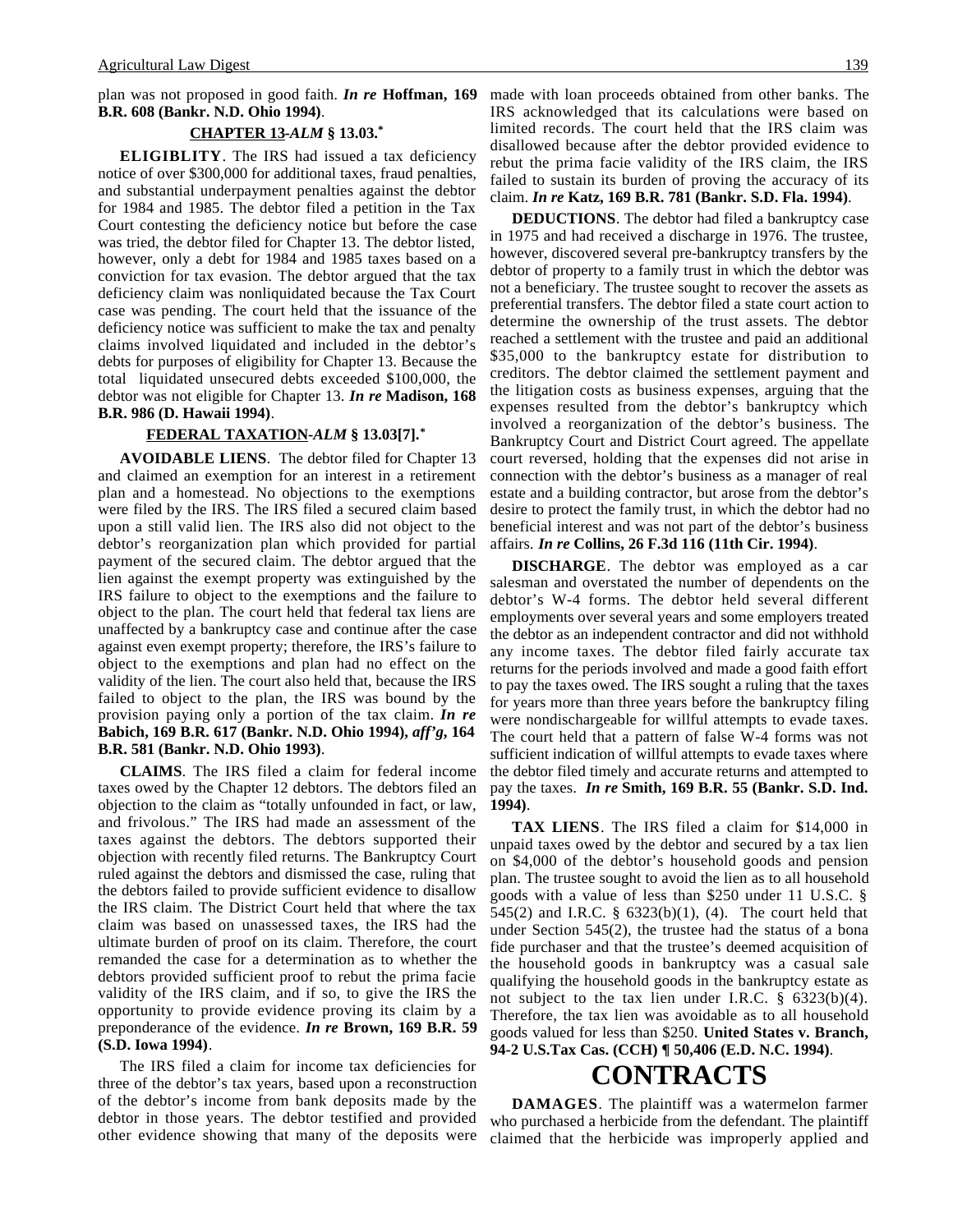resulted in the loss of the melon crop. The plaintiff brought actions in negligence in advising about proper application of the herbicide and breach of warranty and sought incidental and consequential damages. The court held that, under *Neibarger v. Universal Coops., Inc., 439 Mich. 512, 486 N.W.2d 612 (1992)*, the plaintiff could not recover in tort for economic damages caused by a defective product purchased for commercial purposes. The court rejected the plaintiff's argument that the negligence occurred only in the advice about application and not negligence in the product because almost all of the purchase price was attributable to the cost of the herbicide. The court found that the damage was to the melons and did not occur through an accident nor was any physical injury alleged. The breach of warranty claim was also denied because the herbicide label included disclaimers of all implied warranties. **Bailey Farms, Inc. v. Nor-Am Chemical Co., 27 F.3d 188 (6th Cir. 1994)**.

**MODIFICATION**. The defendant was a dairy which had a contract to purchase milk from the plaintiff. The contract also included the lease and operation of a Wisconsin dairy by the defendant and for "equalization" costs to be added to the "Super Pool" charge for milk shipped from the Wisconsin dairy to the defendant's Illinois plant. In 1989, the defendant informed the plaintiff in writing that it no longer would pay any additional charges for milk and would no longer operate the Wisconsin dairy. The plaintiff responded in writing that new "Super Pool" prices would be in effect but that any additional production charges would still be added. The defendant sent a second letter again refusing to pay more than the "Super Pool" price. The plaintiff did not respond to the last letter but continued to ship milk to the defendant's Illinois plant for three months. The plaintiff invoiced the defendant for over \$500,000 in additional production costs which the defendant refused to pay. The defendant argued that the contract price had been modified by the last letter and plaintiff's conduct in shipping milk without objection to the last letter. The court found that although the parties did not come to any written agreement, the plaintiff's release of the Wisconsin dairy lease and takeover of operations indicated that the original contract was being modified. The court held that the plaintiff's conduct in shipping milk after the defendant stated that it would purchase milk only at the "Super Pool" price was conduct assenting to the defendant's new price terms. The court also held that the plaintiff could not rely on the prior course of conduct between the parties once the defendant made it clear that a modification was sought. **Associated Milk Producers v. Meadow Gold Dairies, 27 F.3d 268 (7th Cir. 1994)**.

## **FEDERAL AGRICULTURAL PROGRAMS**

**FARM LOANS**. The CCC has issued proposed regulations amending the debt settlement policies and procedures to remove references to the Internal Revenue Service Notice of Levy except to exempt the notices from coverage. The proposed regulations also amend the interest rate charged on delinquent loans to the higher of the Prompt Payment Act rate or the Treasury Department's current value of funds rate. The proposed regulations also amend the ASCS and CCC debt settlement policies and procedures

to provide for offset of a debtor's pro rata share of payments due any entity in which the debtor participates. **59 Fed. Reg. 43504 (Aug. 24, 1994)**.

**CROP INSURANCE-***ALM* **§ 13.04.\*** The FCIC has adopted as final regulations amending the Common Crop Insurance regulations to increase from one to three the number of years a policy may not earn a premium without policy termination. The amendment allows a producer to rotate crops without policy termination. The amendment also broadens the scope of the application of the rules of the American Arbitration Association to all disagreements on factual matters. **59 Fed. Reg. 42751 (Aug. 19, 1994)**.

**MARKETING ORDERS**. In another of a substantial series of challenges to the California Navel and Valcencia orange regulations, the plaintiffs were orange handlers assessed civil forfeiture penalties for violation of the orange weekly prorated marketing regulation. The plaintiffs challenged the validity of the regulations as not promulgated in compliance with the notice and comment requirements of the Administrative Procedures Act. The court opinion reviews the lengthy history of challenges to the weekly regulations and held that the regulations were not promulgated in compliance with the APA but held that the plaintiffs were not harmed by the lack of compliance because the plaintiffs had actual notice of the weekly meetings and had an opportunity to attend the meetings. The court also held that once the new regulations were found invalid, the USDA could not reinstate the prior regulations without complying with the notice and comment requirements of the APA. **United States v. Sunny Cove Citrus Ass'n, 854 F. Supp. 669 (E.D. Cal. 1994)**.

**PESTICIDES-***ALM* **§ 2.04** The plaintiff sought recovery under the Texas products liability law for injury suffered from exposure to 2,4-D, a federally registered pesticide manufactured by the defendant. The plaintiff alleged that the labels on the containers were insufficient warning. The District Court held that the state court action for negligent failure to warn was not preempted by FIFRA. The appellate court reversed, holding that FIFRA preempts state common law actions involving a registered pesticide label's failure to warn. **MacDonald v. Monsanto Co., 27 F.3d 1021 (5th Cir. 1994),** *rev'g,* **813 F. Supp. 1258 (E.D. Tex. 1993)**.

## **FEDERAL ESTATE AND GIFT TAX**

**MARITAL DEDUCTION-***ALM* **§ 5.04[3].\*** The taxpayer created a revocable trust funded with stock in a closely held corporation, with the taxpayer, spouse and third party as trustees. On the taxpayer's death, the trustees are to first pay the taxpayer's debts, taxes, funeral and medical expenses and other administrative expenses. The residue of the trust corpus passed to a marital trust if the spouse survived the taxpayer. The marital trust provided for distribution of all income to the surviving spouse and distribution of principal at the discretion of the trustee. On the surviving spouse's death, trust principal is to be used to pay any estate taxes resulting from inclusion of the marital trust property in the surviving spouse's estate, with the remainder of the trust to pass to charitable foundations. If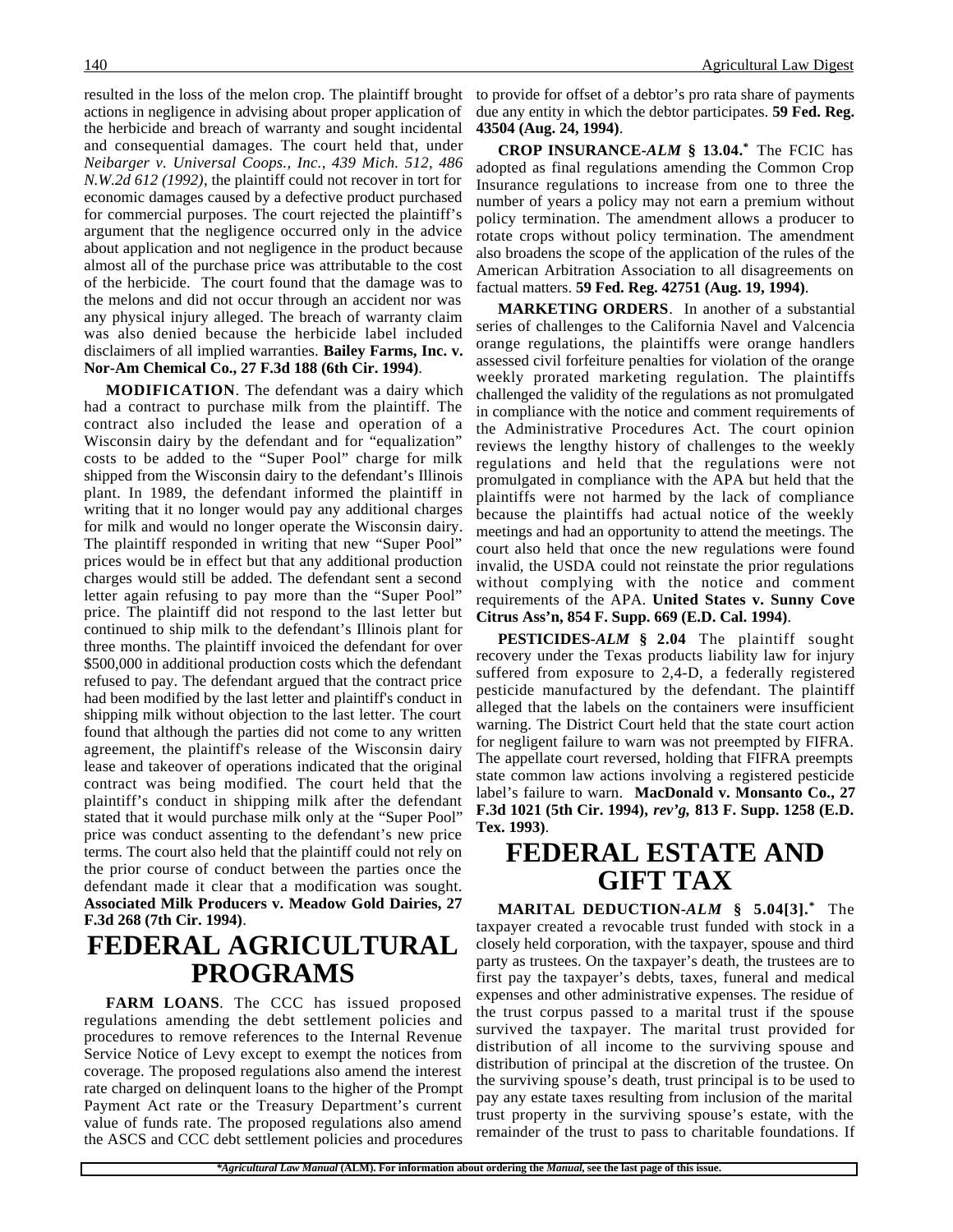#### Agricultural Law Digest 141

the spouse does not survive the taxpayer, the trust residue passes to charitable foundations. The IRS ruled that the residue of the trust passing to the marital trust would be eligible for the estate tax marital deduction if the estate makes a QTIP election. The IRS also ruled that the bequests to the charitable foundations would be eligible for the charitable deduction either to the taxpayer, if the spouse predeceases the taxpayer, or to the spouse if the spouse survives the taxpayer. **Ltr. Rul. 9433020, May 19, 1994.**

The decedent's will bequeathed one-third of the estate to the surviving spouse with the residuary of the estate passing to the decedent's children. The will contained a provision that if the spouse predeceased the decedent, the spouse's share passed to the residuary estate. The estate allocated all of the estate's debts and expenses to the residuary estate and none to the marital share. The court held that the bequest was a general gift and, under state law, was not reduced by debts and expenses until after the residuary estate was exhausted. The court also held that *Est. of Street v. Comm'r, 974 F.2d 723 (4th Cir. 1992)*, did not apply because in *Street*, the marital share included the residuary estate and state law did not provide for allocation of debts and expenses first to the residuary estate. **Estate of Tessner v. Comm'r, T.C. Memo. 1994-401**.

The decedent and spouse were residents of Texas and purchased shares in a Massachusetts business trust to be held as joint tenants. The trust provided that the law of Massachusetts would apply to the trust. The estate claimed a marital deduction for the shares as passing under the joint tenancy rules of Massachusetts. The court held that the law of Massachusetts applied to the trust to determine the type of ownership; therefore, the shares were held by the decedent and spouse as joint tenants and a marital deduction for the shares was allowed. **Estate of Richman v. Comm'r, T.C. Memo. 1994-421**.

**SPECIAL USE VALUATION-***ALM* **§ 5.03[2].\*** The decedent's estate included 94 acres of unimproved land, with half of the land in open pasture and half in timberland. Six years before the decedent's death, the decedent and son stopped farming the land and the son started a horse riding and boarding business on the son's neighboring land. The son used a field on the decedent's land for riding and training the horses boarded on the son's land. The riding field had permanent jumps and other equipment installed. The son also used pastures on the decedent's land for the horses. Three years before the decedent's death, the decedent transferred the land to a revocable trust with the decedent and son as trustees. The trust entered into a contract with a land development corporation for the planning and engineering necessary to convert the land to residential building lots. Once a preliminary plan of subdivision was approved and sewer authorization granted, the corporation had a right of first refusal to purchase the lots. As of the date of the decedent's death, no plan approval or sewer authorization was obtained and the contract was terminated after the decedent's death. The IRS ruled that the pasture land owned by the decedent was used in a trade or business continuously up to the decedent's death and that the development contract did not impair the business use of the pasture land; therefore, the pasture land was eligible for special use valuation. The IRS refused to rule on the

timberland because of insufficient information. **Ltr. Rul. 9433003, April 29, 1994**.

**TRANSFERS WITHIN THREE YEARS OF DEATH-***ALM* **§ 5.02[2].\*** The decedent had established a revocable trust with the decedent as trustee and sole beneficiary. The trust gave the decedent the power to assign in trust irrevocable fractional shares of the revocable trust which would be entitled to a share of the trust's income. The decedent made six assignments of fractional interests with values of \$10,000 within three years before the decedent's death. The decedent's estate had three personal representatives and the estate excluded the assigned irrevocable interest from the gross estate. The IRS determined that the assigned interests were estate property and notified one of the personal representatives of an estate tax deficiency based on an increase in the gross estate. The estate argued that the notice was deficient because it was not sent to all personal representatives and that the assigned interests were not included in the gross estate. The court held that the deficiency notice was adequate in that the estate did not designate an official address. Citing *McNeely v. U.S., 16 F.3d 303 (8th Cir. 1994)*, the court also held that the assigned interests were not included in the gross estate because the decedent had the express power to transfer irrevocable interests in the trust without terminating the revocable trust. The court held that although the decedent did not transfer specific property in the trust corpus, the assignments of fractional interests accomplished the same result in that the assignees were entitled to all of the income from the fractional interests. **Kisling v. Comm'r, 94-2 U.S. Tax Cas. (CCH) ¶ 60,176 (8th Cir. 1994)**.

**VALUATION**. The decedent owned 48.59 percent of the stock of a corporation in which the decedent's son owned the other 51.41 percent. The son inherited the decedent's stock and the estate sought a determination as to whether the son's ownership of stock in the corporation affected the value of the decedent's stock at death for estate tax purposes. Citing *Rev. Rul. 93-12, 1993-1 C.B. 202, Bright v. U.S., 658 F.2d 999 (5th Cir. 1981), and Propstra v. U.S., 680 F.2d 1248 (9th Cir. 1981)*, the IRS ruled that the value of the decedent's stock was not affected by the legatee's ownership of the other stock or receipt of the decedent's stock. The decedent's stock was to be valued as if sold to a willing third party buyer. **Ltr. Rul. 9432001, March 28, 1994**.

A corporation's 1951 shareholders' agreement provided for redemption of outstanding shares in the corporation. The shareholders proposed to amend the agreement again to (1) increase the repurchase price of shares to 75 percent of the book value, (2) change the method of payment from 20 equal installments to the greater of 20 equal annual installments or annual installments of \$25,000, (3) limit the interest rate on unpaid installments to no less than 4 percent and no more than 12 percent, (4) allow the corporation a limited power to name an escrow bank, and (5) change the downpayment required. The IRS ruled that amendments (1) and (5) provided more than de minimis changes in the value of the stock but that they offset each other and resulted in a redemption value more closely approximating fair market value. The IRS also ruled that amendments (2) and (3) resulted in only a de minimis change to the quality, value or timing of the rights of the shareholders. The IRS ruled that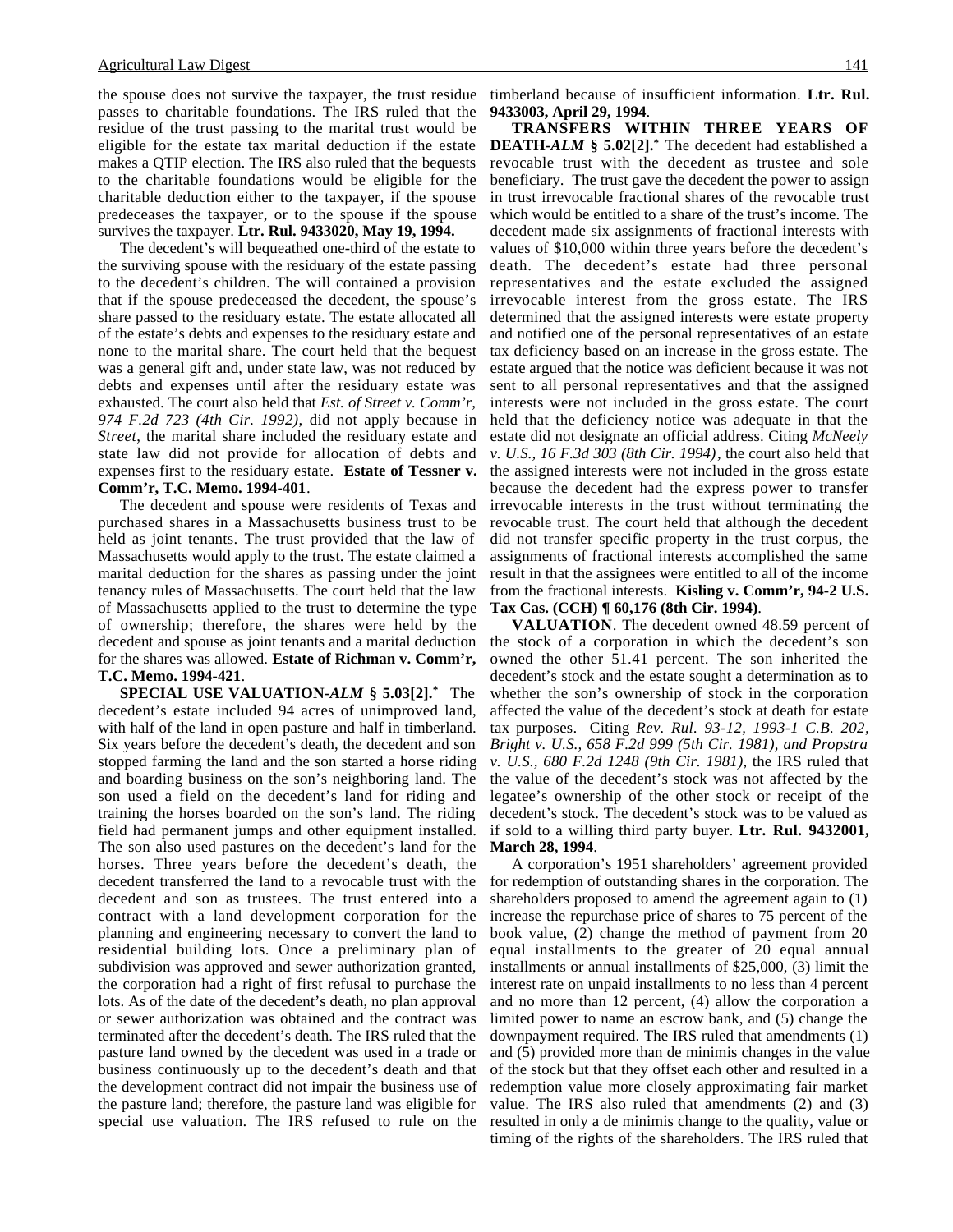amendment (4) was only an administrative change. Therefore, the IRS ruled that the amendments would not subject the stock to I.R.C. § 2703 on the death of a shareholder. **Ltr. Rul. 9432017, May 16, 1994**.

The taxpayers, husband and wife, owned stock in a cooperative apartment building and proprietary leases to a residence in the cooperative. The taxpayer transferred the beneficial title to the shares and lease to a trust for 13 years. The taxpayers retained the legal title because of requirements set by the cooperative. The trust provided for the taxpayers' use of the residence during the term of the trust. On termination of the trust, the taxpayers will enter into a lease agreement with the remainder holders for the fair market rent of the property, with the taxpayers paying all real estate taxes and utility and maintenance costs. The IRS ruled that the interest in the residence transferred to the trust was a qualified personal residence sufficient to except the transfer from valuation under I.R.C. § 2702. The IRS also ruled that if the taxpayers die after termination of the trust, the residence would not be included in their gross estates, but if the taxpayers die before termination of the trust, the residence would be included in the taxpayers' gross estates. **Ltr. Rul. 9433016, May 18, 1994**.

# **FEDERAL INCOME TAXATION**

**BAD DEBTS-***ALM* **§ 4.03[7].\*** The taxpayer was a professional corporation engaged in the practice of law. In the course of representing clients, the taxpayer made payments to third parties for litigation costs ranging from court fees to photocopying expenses. The taxpayer either deducted the expenses from the client's account or billed the client. The IRS ruled that the expenses were not business deductions to the extent the taxpayer would seek reimbursement from the clients; however, once reimbursement was attempted, if the client failed to pay, the taxpayer could take a bad debt deduction for the expenses once the debt became worthless. **Ltr. Rul. 9432002, March 30, 1994**.

**CHARITABLE DEDUCTION**. The IRS will provide expedited consideration for applications for recognition as a charitable organization for organizations formed to aid victims of the 1994 floods in the southeast. Such organizations should write "SOUTHEAST FLOOD RELIEF" at the top of a completed Form 1023. **Notice 94- 87, I.R.B. 1994-34**.

**DEPRECIATION-***ALM* **§ 4.03[4].\*** The taxpayers were professional violinists who purchased 19th century bows for their violins. The taxpayers claimed depreciation deductions under ACRS for five-year property. The IRS argued that the bows were not eligible for depreciation because the bows did not have a determinable life since the bows would only appreciate in value as historical art objects. The court held that the taxpayers were not required to prove a determinable useful life for the bows because the bows were tangible property used in a trade or business and were subject to wear and tear from use during the taxable year. **Simon v. Comm'r, 103 T.C. No. 15 (1994)**.

The taxpayer purchased a 17th century bass viol for use in the taxpayer's profession as a musician. The taxpayer claimed a depreciation deduction under ACRS. For the same reasons used in *Simon*, supra, the court held that the viol was eligible for the ACRS depreciation deduction. **Liddle v. Comm'r, 103 T.C. No. 16 (1994)**.

**HOBBY LOSSES-***ALM* **§ 4.05[1].\*** The taxpayers were a doctor and his wife who owned a small farm on which they did not reside. The farm was used to raise cattle but had a profit in only one of 21 years of operation. The taxpayer generally worked on the farm on weekends and occasionally on weekdays. The taxpayer made some attempts to reduce costs and improve the farm's profitability but did not increase the acreage or the amount of time spent on the farm. The court held that the taxpayer did not operate the farm with the intent to make a profit because (1) the farm had 20 years of losses; (2) the taxpayer failed to take known steps (more acreage and more time on the farm) to increase the profitability of the farm; (3) the taxpayer operated the farm more for personal pleasure; (4) the taxpayer had substantial income from other sources against which the deductions from the farming activity produced substantial tax benefits; and (5) the taxpayer failed to demonstrate a reasonable expectation of appreciation of the farm assets. **Hendricks v. Comm'r, 94-2 U.S. Tax Cas. (CCH) ¶ 50,413 (4th Cir. 1994),** *aff'g***, T.C. Memo. 1993-396**.

### **PARTNERSHIPS-***ALM* **§ 7.03.\***

ADMINISTRATIVE ADJUSTMENTS. The taxpayers owned a greater than 1 percent interest in a general partnership (the GP). The general partnership owned a 99 percent limited partnership interest in two other partnerships (the LPs). The IRS audited the LPs and disallowed losses which resulted in disallowance of the taxpayers' share of these losses through their ownership in the GP. The taxpayer argued that the disallowance of the losses was invalid as to the taxpayers because the IRS failed to give them notice of the audits as required by I.R.C.  $\S$  6223(a). The court agreed and ruled that the IRS disallowance of the LPs' losses was invalid as to the taxpayers. **Raihl v. U.S., 94-2 U.S. Tax Cas. (CCH) ¶ 50,404 (Bankr. D. Alaska 1994)**.

The IRS had filed an FPAA with the partnership's TMP, an S corporation which had filed for bankruptcy. The S corporation filed a petition for readjustment of the FPAA. The court held that the petition was invalid because the S corporation's interest in the partnership passed to the bankruptcy estate. **Third Dividend/Dardanos Associates v. Comm'r, T.C. Memo. 1994-412**.

ALLOCATION OF PARTNERSHIP ITEMS. Because of a dispute between two partners, one partner was ordered to purchase the partnership interest of the taxpayer. Soon after the buyout order, the partnership sold a building on installments. The court held that the partnership agreement could not be used to allocate the gain from the building sale because the agreement lacked substantial economic effect in that the agreement did not allocate distributions based on the partners' capital accounts, did not require partners to restore deficit capital accounts, and allowed the taxpayer to first recover any investment before distributions to other partners. Thus, the court held that the gain from the property sale was to be allocated first to restore the taxpayer's negative capital account to zero with any remaining gain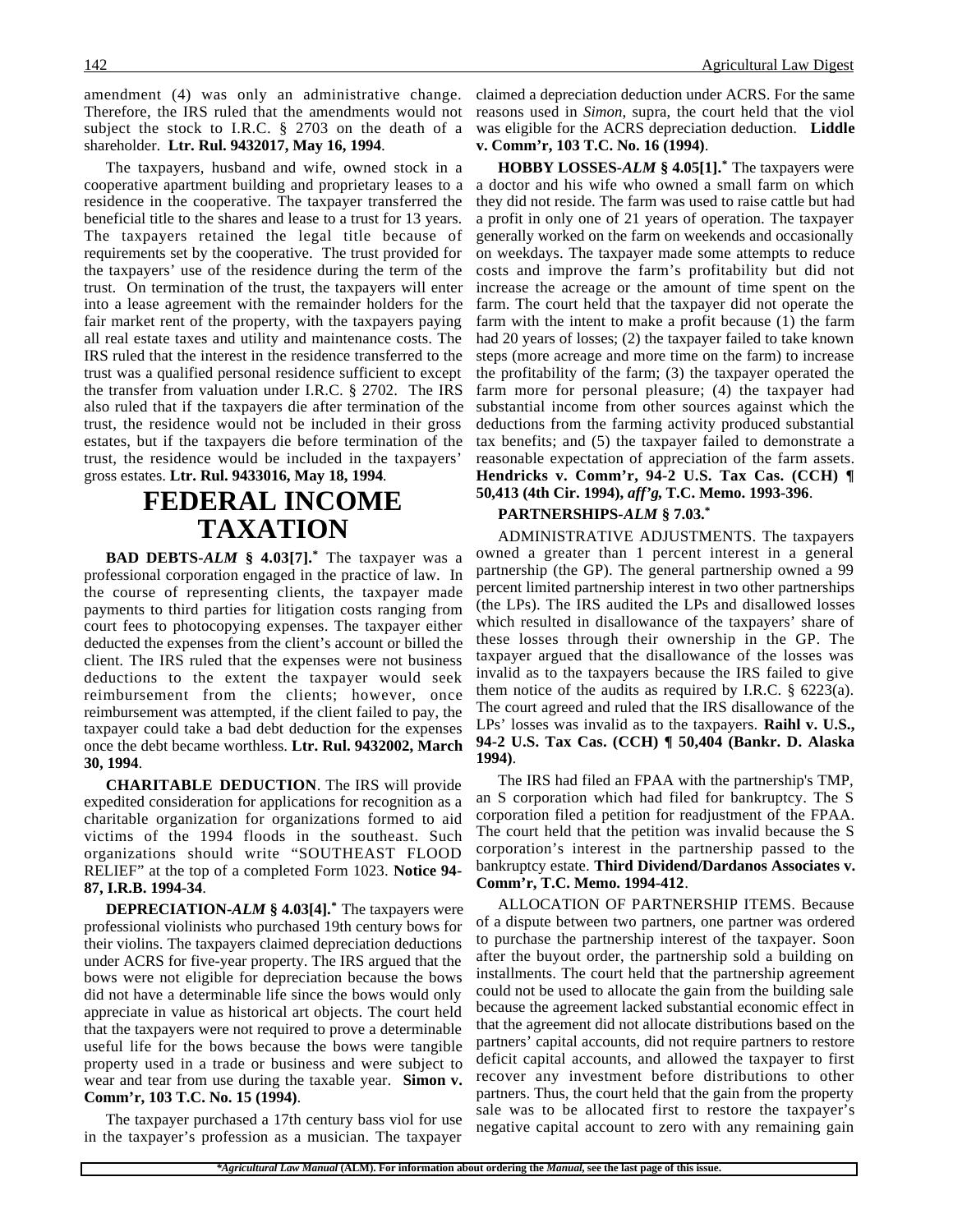allocated to the partner who acquired the taxpayer's partnership interest. The court also held that the purchase of the taxpayer's partnership interest occurred after the sale of the property because the proceeds of the sale were used to purchase the taxpayer's interest. **Vecchio v. Comm'r, 103 T.C. No. 12 (1994)**.

LIMITED LIABILITY COMPANIES. A general partnership with all individuals as members converted to a Limited Liability Company (LLC) with all partners contributing their partnership interests to the LLC. All of the members were actively engaged in the business and all had the power to manage the company. No nonmembers could participate in LLC management. The state LLC act and the LLC agreement provided that, upon a terminating event, the LLC could be continued only with the consent of all of the remaining members. The LLC act also provided that a member could transfer an interest in the LLC but that the transferee of the member's interest had no right to participate in the management of the LLC without the unanimous consent of the other members. The LLC interests were not subject to registration under state or federal law. The IRS ruled that the LLC would be taxed as a partnership because the LLC lacked the corporate characteristics of continuity of life and free transferability of interests. The IRS also ruled that a member's distributive share of LLC income was self-employment income subject to social security taxes. The IRS also ruled that the conversion of the partnership to an LLC did not cause any recognition of gain or loss and that the LLC could use the cash method of accounting since the LLC did not have any C corporations as members, the LLC interests were not registered, the LLC was not a tax shelter, and all members actively participated in the management of the LLC business. **Ltr. Rul. 9432018, May 16, 1994**.

The taxpayers formed a limited liability company (LLC). The IRS ruled that the LLC would be taxed as a partnership because (1) the LLC lacked the corporate characteristic of continuity of life since the state LLC law and the LLC agreement required the consent of all members to continue the partnership after a terminating event, and (2) the LLC lacked the corporate characteristic of transferability of interests because the Act and agreement provided that if any member objected to the sale or assignment of a member's interest in the LLC, the transferee or assignee had no right to participate in the management of the LLC. **Ltr. Rul. 9433023, May 20, 1994**.

**PENSION PLANS**. For plans beginning in August 1994, the weighted average is 7.23 percent with the permissible range of 6.51 to 7.95 percent for purposes of determining the full funding limitation under I.R.C. § 412(c)(7). **Notice 94-86, I.R.B. 1994-35, 51**.

### **S CORPORATIONS-***ALM* **§ 7.02[3][c].\***

BUILT-IN GAINS. The taxpayer was a medical services C corporation on the cash method of accounting. On the last day of the taxable year before the corporation's Subchapter S election took effect, the corporation held accounts receivable which were collected after the corporation became an S corporation. The court held that the amounts collected on the accounts receivable were built-in gains.

#### **Frank J. Leou, M.D., P.A. v. Comm'r, T.C. Memo. 1994- 393**.

The taxpayer corporation mailed its Form 2553 election for Subchapter S status with a postmark of December 31, 1986. The IRS requested additional information on insubstantial matters and then accepted the election beginning January 1, 1987. The IRS ruled that the corporation was not subject to the TRA 1986 built-in gains rule in that the election was not made after December 31, 1986. **Ltr. Rul. 9433025, May 20, 1994**.

ONE CLASS OF STOCK. An S corporation had one shareholder owning 65 percent of the common stock and 10 other shareholders owning 35 percent of the stock. The corporation entered into an agreement to sell its assets to an unrelated third party. Under a redemption agreement, the shareholders had agreed to sell their shares to the corporation at a price equal to the proportionate share of the fair market value of the corporation assets attributable to each shareholder's stock, less a minority discount. However, the redemption price could not be less than the book value of the stock on the date of the redemption agreement. The IRS ruled that the redemption agreement did not create a second class of stock because the agreement met the requirements of Treas. Reg.  $\S$  1.1361-1(l)(2)(iii)(A) that (1) the agreement was not entered into to circumvent the second class of stock provision and (2) the agreement set a stock value of at least book value and not more than fair market value. **Ltr. Rul. 9433024, May 20, 1994**.

## **LABOR**

**REPRESENTATION ELECTION**. The plaintiff operated a vineyard and the United Farm Workers (UFW) union filed a petition for an election as the representative of the plaintiff's agricultural workers. The election petition alleged that the plaintiff's agricultural work force was greater than 50 percent of the peak agricultural employment for the year. The ALRB requested current and expected agricultural employment figures from the plaintiff which supplied inconsistent figures from at least 136 to 150 current workers and an expected peak of 250 workers. The election was certified and 150 workers voted, with a majority approving UFW representation. The plaintiff filed an objection to the election, claiming that because additional acres were recently acquired, the expected peak employment would be 358 workers; therefore, the election was not held when employment was at least 50 percent of the peak employment. The ALRB denied the objection without a hearing and the plaintiff appealed the denial without a hearing. The court held that the plaintiff failed to present any evidence that rebutted the ALRB's prima facie case that it had substantial evidence to support the original determination that the election date employment exceeded 50 percent of the peak employment. The court noted that the ALRB's decision was based on figures supplied by the plaintiff and verified by the election participation. **Scheid Vineyards v. ALRB, 27 Cal. Rptr. 36 (Cal. App. 1994)**.